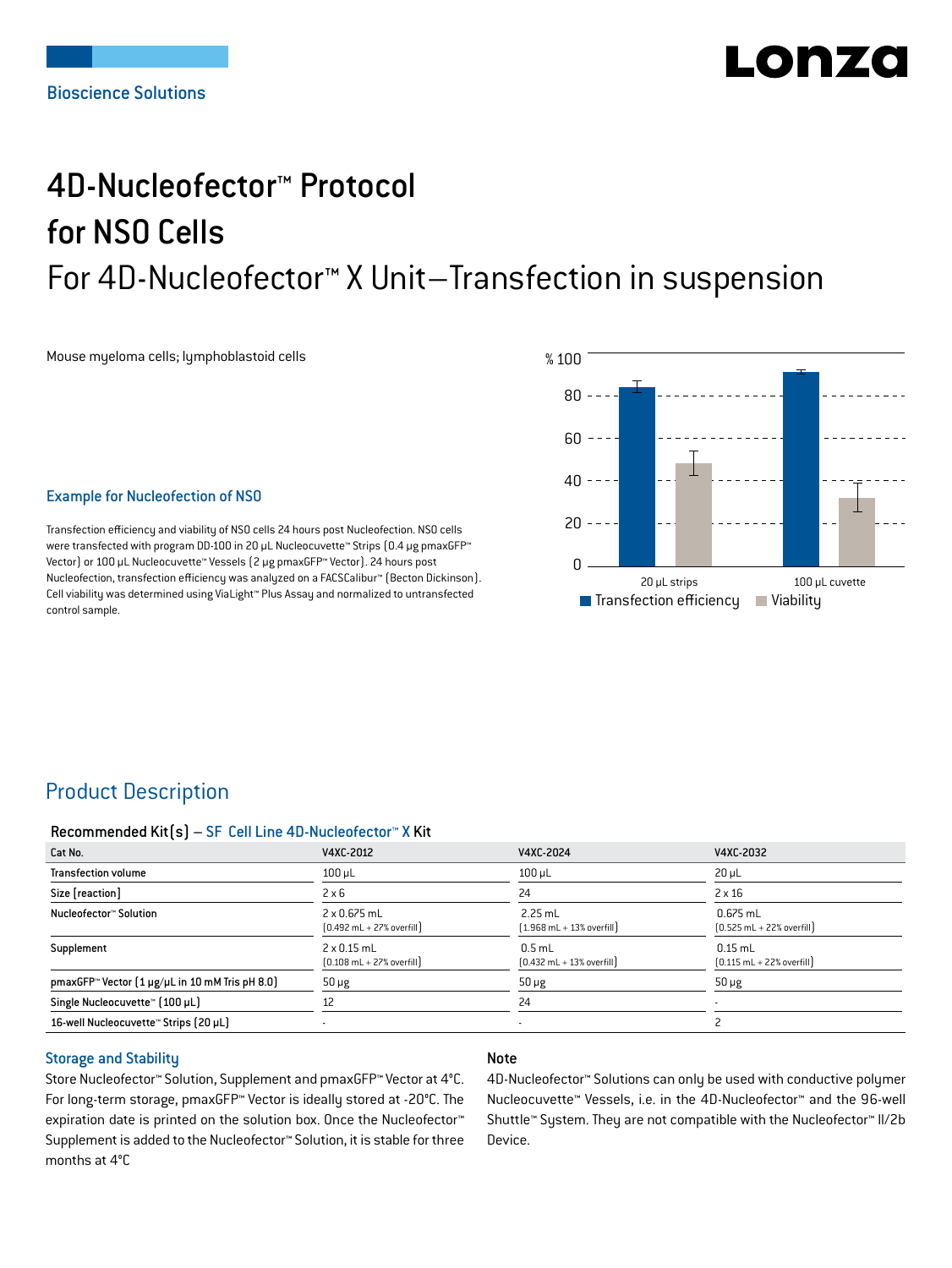## Required Material

## Note

Please make sure that the supplement is added to the Nucleofector<sup>™</sup> Solution prior to use. For preparing aliquots, mix Nucleofector™ Solution and Supplement in a ratio of 4.5 : 1 (see Table 1).

- 4D-Nucleofector™ System (4D-Nucleofector™ Core and X Unit)
- Supplemented 4D-Nucleofector™ Solution at room temperature
- Supplied 100 µL single Nucleocuvette™ or 20 µL 16-well Nucleocuvette™ Strips
- Compatible tips for 20 µL Nucleocuvette™ Strips: epT.I.P.S. [US/ CDN: Eppendorf North America, Cat. No. 2491.431, Rest of World: Eppendorf AG, Cat. No. 0030073.266], Matrix TallTips™ [Matrix Technologies Corp., Cat. No. 7281] or LTS Tips [Rainin Instrument, LLC, Cat. No. SR-L10F, SR/SS-L250S, SR/SS-L300S]. Before using other types of pipette tips, please ensure they reach the bottom of the Nucleocuvette™ wells without getting stuck
- Supplied pmaxGFP™ Vector, stock solution 1 μg/μL

#### Note

When using pmaxGFP™ Vector as positive control, dilute the stock solution to an appropriate working concentration that allows pipetting of the recommended amounts per sample (see Table 3). Make sure that the volume of substrate solution added to each sample does not exceed 10% of the total reaction volume (2 μL for 20 μL reactions; 10 μL for 100 μL reactions).

- Substrate of interest, highly purified, preferably by using endotoxin-free kits; A260:A280 ratio should be at least 1.8
- Cell culture plates of your choice
- For detaching cells: Cells may loosely adhere. To remove tap against culture flask or use a cell scraper
- Culture medium: Hybridoma medium, animal component free [Sigma; Cat. No.: H-4409] supplemented with1% Synthchol® NS0 supplement [Sigma; Cat.No. S-5442] and 8mM L-Glutamine (Lonza Cat. No. 17-605E)
- Prewarm appropriate volume of culture medium to 37°C (see Table 2)
- Appropriate number of cells/sample (see Table 3)

## 1. Pre Nucleofection

### Cell culture recommendations

- 1.1 Passage cells every 2 3 days
- 1.2 A subcultivation ratio of 1:2 to 1:4 is recommended. Use low spin centrifugation (90xg)
- 1.3 Maintain cultures between  $0.9 1.5 \times 10^6$  cells/mL
- 1.4 Cells may adhere loosely. To remove tap against culture flask or use a cell scraper.

## 2. Nucleofection

For Nucleofection sample contents and recommended Nucleofector™ Program, please refer to Table 3.

- 2.1 Please make sure that the entire supplement is added to the Nucleofector™ Solution
- 2.2 Start 4D-Nucleofector™ System and create or upload experimental parameter file (for details see device manual)
- 2.3 Select/Check for the appropriate Nucleofector™ Program (see Table 3)
- 2.4 Prepare cell culture plates by filling appropriate number of wells with desired volume of recommended culture media (see Table 4) and pre-incubate/equilibrate plates in a humidified 37°C/5% CO<sub>2</sub> incubator
- 2.5 Pre-warm an aliquot of culture medium to 37°C (see Table 4)
- 2.6 Prepare plasmid DNA or pmaxGFP™ Vector or siRNA (see Table 3)
- 2.7 Count an aliquot of the cells and determine cell density
- 2.8 Centrifuge the required number of cells (see Table 3) at 90xg for 10 minutes at room temperature. Remove supernatant completely
- 2.9 Resuspend the cell pellet carefully in room temperature 4D-Nucleofector™ Solution (see Table 3)
- 2.10 Prepare mastermixes by dividing cell suspension according to number of substrates
- 2.11 Add required amount of substrates to each aliquot (max. 10% of final sample volume)
- 2.12 Transfer mastermixes into the Nucleocuvette™ Vessels

## Note

As leaving cells in Nucleofector™ Solution for extended periods of time may lead to reduced transfection efficiency and viability it is important to work as quickly as possible. Avoid air bubbles while pipetting

- 2.13 Gently tap the Nucleocuvette™ Vessels to make sure the sample covers the bottom of the cuvette
- 2.14 Place Nucleocuvette™ Vessel with closed lid into the retainer of the 4D-Nucleofector™ X Unit. Check for proper orientation of the Nucleocuvette™ Vessel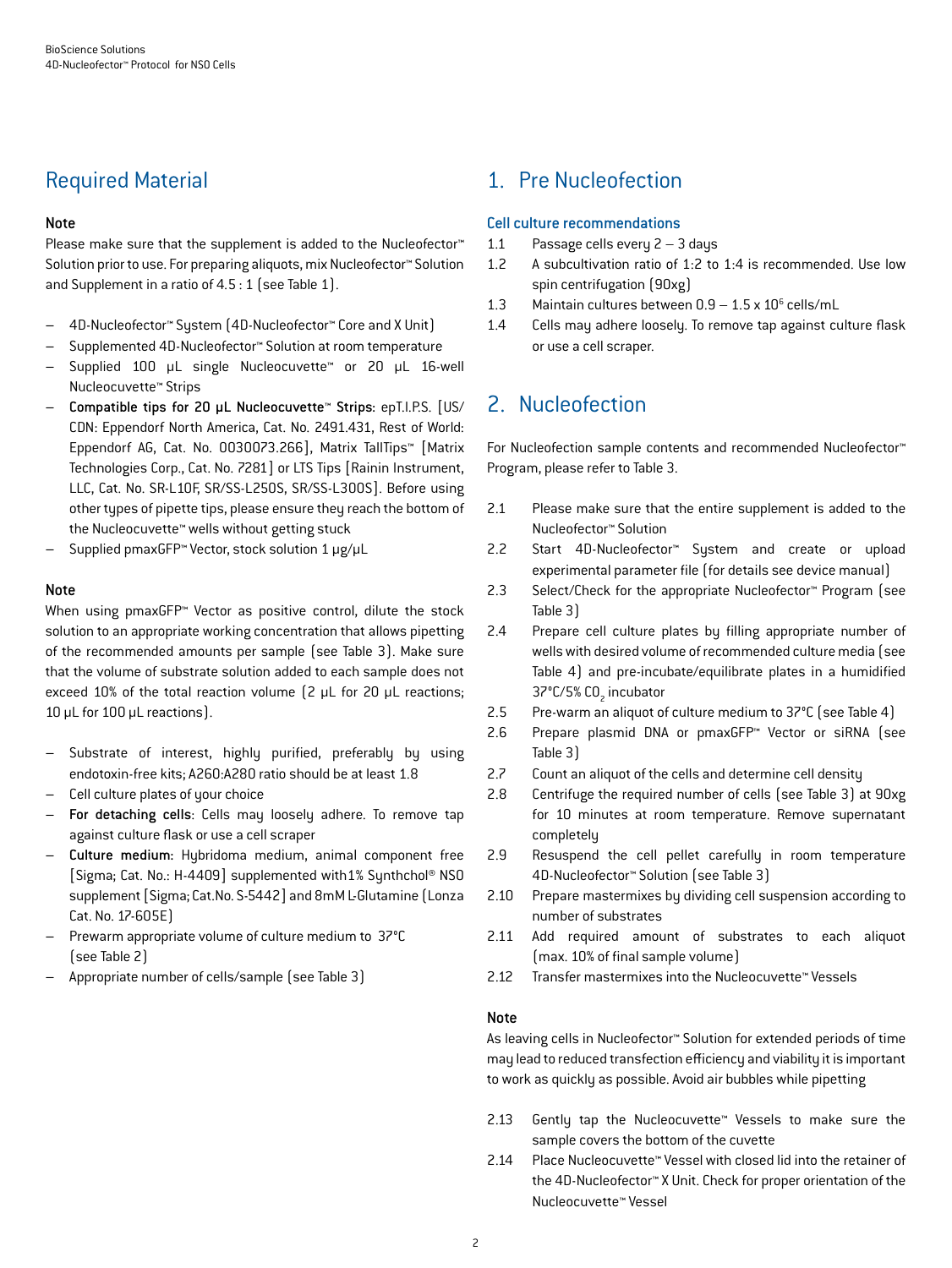- 2.15 Start Nucleofection Process by pressing the "Start" on the display of the 4D-Nucleofector™ Core Unit (for details, please refer to the device manual)
- 2.16 After run completion, carefully remove the Nucleocuvette<sup>™</sup> Vessel from the retainer
- 2.17 Resuspend cells with pre-warmed medium (for recommended volumes see Table 2). Mix cells by gently pipetting up and down two to three times. When working with the 100 µL Nucleocuvette™ use the supplied pipettes and avoid repeated aspiration of the sample
- 2.18 Plate desired amount of cells in culture system of your choice (for recommended volumes see Table 2).

## 3. Post Nucleofection

3.1 Incubate the cells in humidified  $37^{\circ}$ C/5% CO<sub>2</sub> incubator until analysis. Gene expression or down regulation, respectively, is often detectable after only 4 – 8 hours

#### Table 1: Volumes required for a single reaction

|                                  | 100 µL Single Nucleocuvette™ | 20 µL Nucleocuvette™ Strip |
|----------------------------------|------------------------------|----------------------------|
| Volume of Nucleofector™ Solution | 82 uL                        | 16.4 uL                    |
| <b>Volume of Supplement</b>      | $18$ µL                      | $3.6$ µL                   |

#### Table 2: Required amounts of cells and media for Nucleofection

|                                               |                                    | 100 µL Single Nucleocuvette™            | 20 µL Nucleocuvette™ Strip |
|-----------------------------------------------|------------------------------------|-----------------------------------------|----------------------------|
| Culture plate format                          |                                    | 12-well plate                           | 96-well plate              |
| Culture medium                                | Pre-filled in plate                | $1000$ µL                               | 150 uL                     |
|                                               | Added to sample post Nucleofection | $400 \,\mathrm{\upmu L}$                | $80 \mu L$                 |
| Volume of sample transferred to culture plate |                                    | complete sample (use supplied pipettes) | $50 \mu L$                 |
| Final culture volume                          |                                    | 1500 µL                                 | 200 uL                     |

#### Table 3: Contents of one Nucleofection sample and recommended program

|                                         | 100 µL Single Nucleocuvette™       | 20 µL Nucleocuvette™ Strip                                        |
|-----------------------------------------|------------------------------------|-------------------------------------------------------------------|
|                                         | $2 \times 10^6$                    | $4 \times 10^{5}$                                                 |
|                                         |                                    | [Lower or higher cell numbers may influence transfection results] |
| pmaxGFP™ Vector                         | 2 µg                               | $0.4 \mu g$                                                       |
| plasmid DNA (in H <sub>2</sub> O or TE) | $1 - 2 \mu g$                      | $0.2 - 0.4 \mu g$                                                 |
| siRNA                                   | 30-300 nM siRNA (3-30 pmol/sample) | 30-300 nM siRNA (0.6-6 pmol/sample)                               |
|                                         | $100$ $\mu$ L                      | $20 \mu L$                                                        |
|                                         | DD-100                             | DD-100                                                            |
|                                         |                                    | (Lower or higher cell numbers may influence transfection results) |

\* Volume of substrate should comprise maximum 10% of total reaction volume